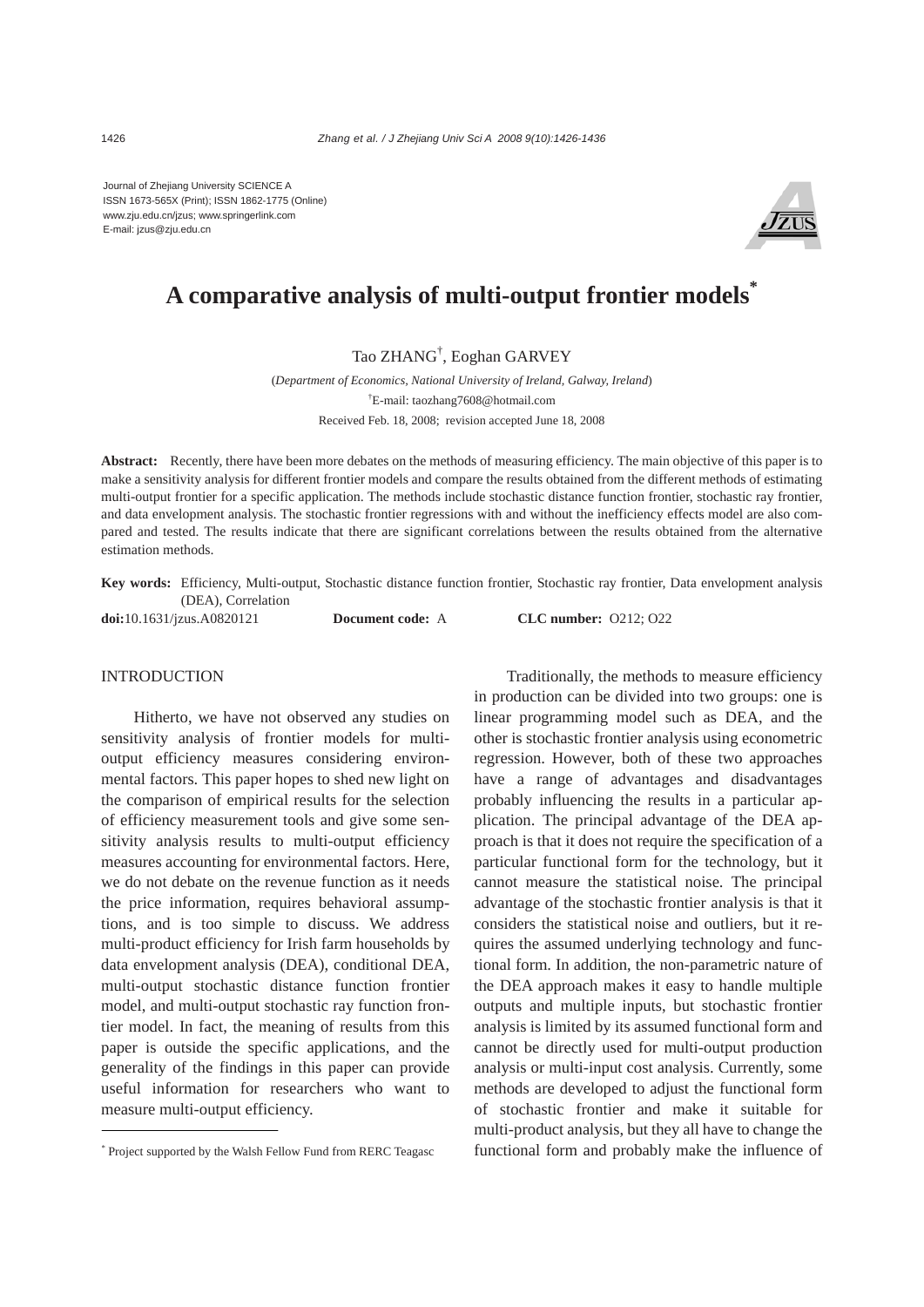function assumption on results more strong. Some econometricians proposed that the distance function approach to handling multi-product stochastic frontier might introduce regressor endogeneity and induce estimator inconsistency in estimation (Grosskopf *et al.*, 1997). The principal aim of this study is to contribute to the stock of knowledge of the selection of estimation methods for multi-product efficiency measurement.

To investigate the sensitivity of estimated technical efficiency scores to various estimation methods, most of previous studies focused on one-output stochastic frontier analysis and DEA. Kopp and Smith (1980) compared the estimated results from oneoutput frontier production function using the parametric linear programming approach developed by Aigner and Chu (1968), a stochastic frontier estimated by corrected ordinary least squares (C-OLS) and a stochastic frontier estimated by maximum likelihood estimation. Fecher *et al*.(1993) compared a single-output DEA and a stochastic frontier estimation of production function for French insurance companies. Sharma *et al*.(1997) also compared a single-output DEA [CRS (constant returns to scale) and VRS (variable returns to scale)] with a stochastic frontier analysis for the productive efficiency of the swine industry in Hawaii. Huang and Wang (2002) compared the stochastic frontier analysis, the distribution-free approach (DFA), and DEA for Taiwanese banks over the period 1982 to 1997. Ruggiero (2007) compared the one-output technical efficiency estimations using DEA, Cobb-Douglas production function estimated by C-OLS method, Cobb-Douglas production function estimated by a stochastic frontier using maximum likelihood method, and Russell measurement of DEA.

Some other studies estimated the efficiency of a multi-output stochastic frontier using cost function frontier approach. Ferrier and Lovell (1990) compared DEA and multi-output cost stochastic frontier estimates. The first and the only observed work which investigated the sensitivity of estimated technical efficiency scores of multi-output production function and output-oriented DEA was the analysis by Coelli and Perelman (1999), which compared the technical efficiency scores from multi-output production function estimated by the parametric linear programming approach, multi-output oriented DEA, and C-OLS

production function frontier. However, Coelli and Perelman (1999) did not compare the results from the multi-output stochastic frontier estimated by maximum likelihood approach, or considered the other methods which can be used to estimate multi-output stochastic frontier such as stochastic ray frontier. And they did not consider the multi-output efficiency measurement accounting for environmental factors.

Here, we write this paper to fill this gap, and compare the technical efficiency scores estimated from a multi-output stochastic production function frontier using maximum likelihood estimation and distance function approach, a multi-output stochastic ray production function frontier using maximum likelihood estimation and generalized ray production function approach developed by Lothgren (1997), and output-oriented DEA. This study will also consider the efficiency measurement accounting for environmental factors.

In addition, the current study makes a new contribution to the knowledge on sensitivity analyses, in that it appears to be the first study to consider the influence of dropped-variable choice on distance function approach. Actually, the distance function approach applied in multi-output stochastic frontier has one disadvantage which is not widely recognized. When economists define the production function which can be estimated directly by stochastic frontier model, they have to arbitrarily choose one output (or one input in input distance function analysis) which is used to change functional form and become the denominator for distance function and all other outputs. However, there is no test or method to help economists choose this output from multiple outputs. Obviously, arbitrarily chosen output will probably influence the results in a particular application. This paper will also compare the results from different output chosen functions to see if the results are sensitive to the arbitrarily chosen output as a denominator in the distance function.

## FRONTIER MODEL

#### **Stochastic frontier model**

The stochastic frontier approach specifies the relationship between output and input levels using two error terms: one is the traditional normal error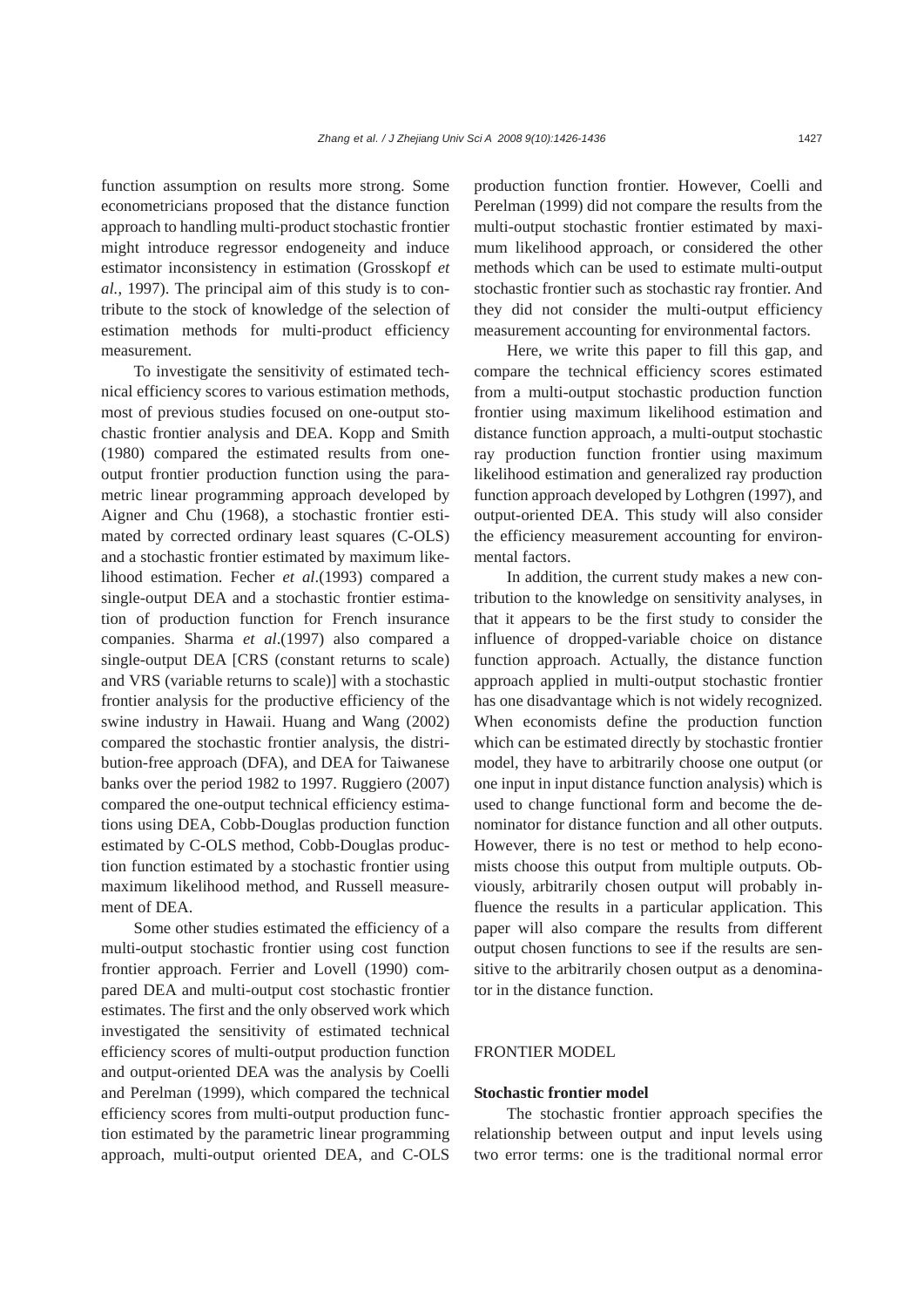term with zero mean and constant variance, and the other represents technical inefficiency and can be expressed as a half-normal, truncated normal, exponential, or two-parameter gamma distribution. Technical efficiency is subsequently estimated via maximum likelihood of the production function subject to the two error terms. The stochastic frontier typically permits assessment of maximal output subject to input levels; as such, it appears to be an outputoriented measure. The inefficiency error term, and subsequently the maximal output, is specified as a function of inputs. Thus, it is possible to consider the input reduction coinciding with a fixed maximum or frontier output.

According to (Aigner *et al*., 1977), the original stochastic frontier model was proposed as a production function specified for cross-sectional data which had an error term with two components separately accounting for random error and technical inefficiency. The technical efficiency of the *i*th sample, denoted by  $TE_i$ , is defined in terms of the ratio of the observed output to the corresponding frontier output, conditional on the levels of inputs. The production function can be defined as

$$
Y_i = f(X_i, \beta) \exp(V_i - U_i), \quad i = 1, 2, ..., n,
$$
 (1)

where  $Y_i$  denotes the production of the *i*th unit in the sample,  $X_i$  is a 1×*k* vector of input quantities used by the *i*th unit,  $\beta$  is a  $k \times 1$  vector of parameters to be estimated,  $f(X_i, \beta)$  is an appropriate parametric form for the underlying technology,  $V_i$  is assumed to be an independently and identically distributed  $N(0, \sigma_v^2)$ random error, independent of  $U_i$ , and  $U_i$  is a nonnegative random variable, associated with technical inefficiency in production. This model estimates the variance parameters of the likelihood function in terms of  $\sigma^2 = \sigma_u^2 + \sigma_v^2$  and  $\gamma = \sigma_u^2/\sigma^2$ .

as

$$
TE_i = \exp(-U_i) = Y_i/[f(X_i, \beta) \exp(V_i)], \tag{2}
$$

The technical efficiency score can be calculated

where  $f(X_i, \beta)$ exp( $V_i$ ) is the stochastic frontier production. The prediction of technical efficiencies is based on the conditional expectation in the above expression, given the model specifications.

In recent years, the stochastic frontier model for the technical inefficiency effects accounting for the

effects of various environmental variables on technical efficiency has been popular. As opposed to a traditional two-step procedure which is inconsistent with the assumption of independently and identically distributed technical inefficiency effects in the stochastic frontier, this model is in an econometrically consistent manner. The main advantage of this technique over the two-stage technique is that it incorporates environmental factors in the estimation of the production frontier because these factors may have a direct impact on efficiency. Battese and Coelli (1995)'s model for the cross-sectional data is defined in two equations. The first equation is the same as  $Eq.(1)$ , with the exception that  $U_i$  is assumed to be independently distributed with truncations (at zero) of the normal distribution  $N(\mu_i, \sigma_u^2)$ . Under these assumptions,  $\mu_i$  can more formally be expressed as follows:

$$
\mu_i = \mathbf{Z}_i \delta,\tag{3}
$$

where  $Z_i$  is a  $1 \times m$  vector of observable farm-specific variables hypothesized to be associated with technical inefficiency, and  $\delta$  is an  $m \times 1$  vector of unknown parameters to be estimated. Again, technical efficiency is given as  $TE = \exp(-U_i)$ .

# **Stochastic distance function frontier for multioutput technical efficiency**

A major criticism of the stochastic frontier approach is that it cannot adequately handle multiple outputs. The framework of a stochastic distance function has been developed in the literature to respond to the criticisms. Fare *et al.*(1993) introduced the concept of 'distance functions' in expressing the output bundle of a multi-product technology. The distance function is specified as a function for fixed input and output levels. The technology is specified as a translog function. Coelli and Perelman (1996; 2000) discussed econometric estimation of stochastic distance functions with multiple outputs. Multi-output stochastic distance functions suffer from input-output separability and linear homogeneity in outputs.

The value of the distance function cannot be observed or directly estimated. Lovell *et al*.(1994) suggested a convenient approach circumventing this problem using the linear homogeneity of the distance function. That is,

$$
D_i(X, \beta Y)=\beta D_i(X, Y)
$$
, for any  $\beta$ >0. (4)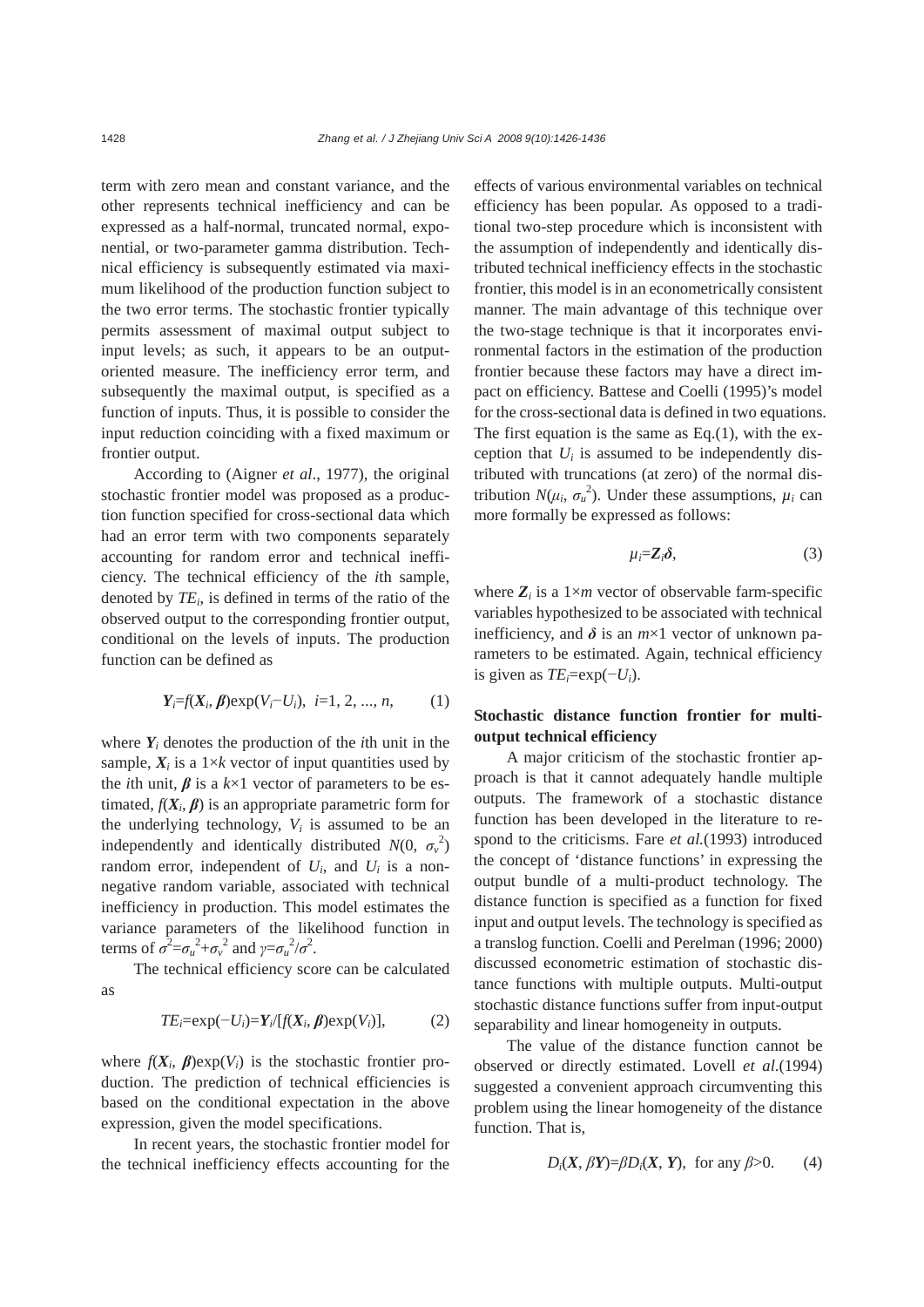Here, *Y* is a vector of outputs of dimension *L*. Setting  $\beta=1/Y_L$ , where the arbitrarily chosen  $Y_L$  denotes the first component of *Y*, Eq.(4) can be expressed in logarithmic form as

 $\ln D_i(X, Y) = \ln Y_L + \ln D_i(X, Y/Y_L),$  (5)

$$
\ln D_i(X, Y) - \ln Y_L = \ln D_i(X, Y/Y_L). \tag{6}
$$

It is assumed that

$$
\ln D_i(X, Y) = -U_i. \tag{7}
$$

Combining Eqs.(6) and (7) gives

$$
-\ln Y_L = \ln D_i(X, Y/Y_L) + U_i. \tag{8}
$$

In the empirical application, the translog production function is chosen. The translog production function of  $\ln D_i(X, Y)$  can be written as

$$
\ln D_i(\boldsymbol{X}, \boldsymbol{Y}) = \alpha_0 + \sum_{k=1}^K \alpha_k \ln X_k + \sum_{l=1}^L \beta_l \ln Y_l
$$
  
+ 
$$
\frac{1}{2} \sum_{k=1}^K \sum_{k'=1}^K \alpha_{kk'} \ln X_k \ln X_{k'} + \frac{1}{2} \sum_{l=1}^L \sum_{l'=1}^L \beta_{ll'} \ln Y_l \ln Y_{l'}
$$
  
+ 
$$
\sum_{k=1}^K \sum_{l=1}^L \gamma_{kl} \ln X_k \ln Y_l,
$$
 (9)

where *i* refers to the *i*th unit;  $X$  is the input and  $Y$  is the output;  $\alpha$ ,  $\beta$ ,  $\gamma$  are parameters to be estimated.

Here, the homogeneity restrictions are

$$
\sum_{l=1}^{L} \beta_l = 1, \ \sum_{l=1}^{L} \beta_{ll} = 0, \ \sum_{l=1}^{L} \gamma_{kl} = 0,
$$

and the required conditions for symmetry are

$$
\alpha_{kk'}{=}\alpha_{k'k}, \beta_{kk'}{=}\beta_{k'k}.
$$

Then according to Eq.(4), we can give

$$
\ln (D_i(X, Y) / Y_L) = \alpha_0 + \sum_{k=1}^K \alpha_k \ln X_k + \sum_{l=1}^{L-1} \beta_l \ln (Y_l / Y_L)
$$
  
+ 
$$
\frac{1}{2} \sum_{k=1}^K \sum_{k'=1}^K \alpha_{kk'} \ln X_k \ln X_{k'} + \sum_{k=1}^K \sum_{l=1}^{L-1} \gamma_{kl} \ln X_k \ln (Y_l / Y_L)
$$
  
+ 
$$
\frac{1}{2} \sum_{l=1}^{L-1} \sum_{l'=1}^{L-1} \beta_{ll'} \ln (Y_l / Y_L) \ln (Y_{l'} / Y_L).
$$
(10)

Finally, the functional form can be rewritten as

$$
-\ln Y_{L} = \alpha_{0} + \sum_{k=1}^{K} \alpha_{k} \ln X_{k} + \sum_{l=1}^{L-1} \beta_{l} \ln (Y_{l} / Y_{L})
$$
  
+ 
$$
\frac{1}{2} \sum_{k=1}^{K} \sum_{k'=1}^{K} \alpha_{kk'} \ln X_{k} \ln X_{k'} + \sum_{k=1}^{K} \sum_{l=1}^{L-1} \gamma_{kl} \ln X_{k} \ln (Y_{l} / Y_{L})
$$
  
+ 
$$
U_{i} + \frac{1}{2} \sum_{l=1}^{L-1} \sum_{l'=1}^{L-1} \beta_{ll'} \ln (Y_{l} / Y_{L}) \ln (Y_{l'} / Y_{L}).
$$
 (11)

Again, the technical efficiency can be calculated as  $TE_i = \exp(-U_i) = D_i(X, Y)$ , where  $TE_i$  changes from 0 to 1, and  $\ln D_i(X, Y) \leq 0$ .

# **Stochastic ray frontier for multi-product efficiency measurement**

Lothgren (1997) generalized the multi-output ray production function using a polar-coordinate angle output vector. Lothgren used the Euclidean norm of the output vector, which can be written as

$$
Y = ||Y|| \cdot m(\theta), \tag{12}
$$

where  $||Y|| = \left( \sum_{i=1}^{P} Y_i^2 \right)^{1/2}$ , and *P* is the number of

outputs.

Eq.(12) can be rewritten as

$$
m(\theta) = Y/\|Y\|.\tag{13}
$$

The polar coordinate angle can be easily obtained as

$$
\theta_i(\mathbf{Y}) = \arccos\left(Y_i \bigg/ \bigg( \|\mathbf{Y}\| \prod_{j=0}^{i-1} \sin \theta_j \bigg) \right), \qquad (14)
$$

where *i*=1, 2, …, *P*−1.

Based on the assumption that the error term affects the output vector multiplicatively, according to (Lothgren, 1997; 2000), the stochastic frontier model can be specified as

$$
Y=f(X,\theta)m(\theta)\exp(V-U),\tag{15}
$$

where *X* is the input,  $\theta$  denotes the polar-coordinate angle, *V* is the error component, and *U* is the inefficiency component.

The frontier output given by the ray production function can be written as

or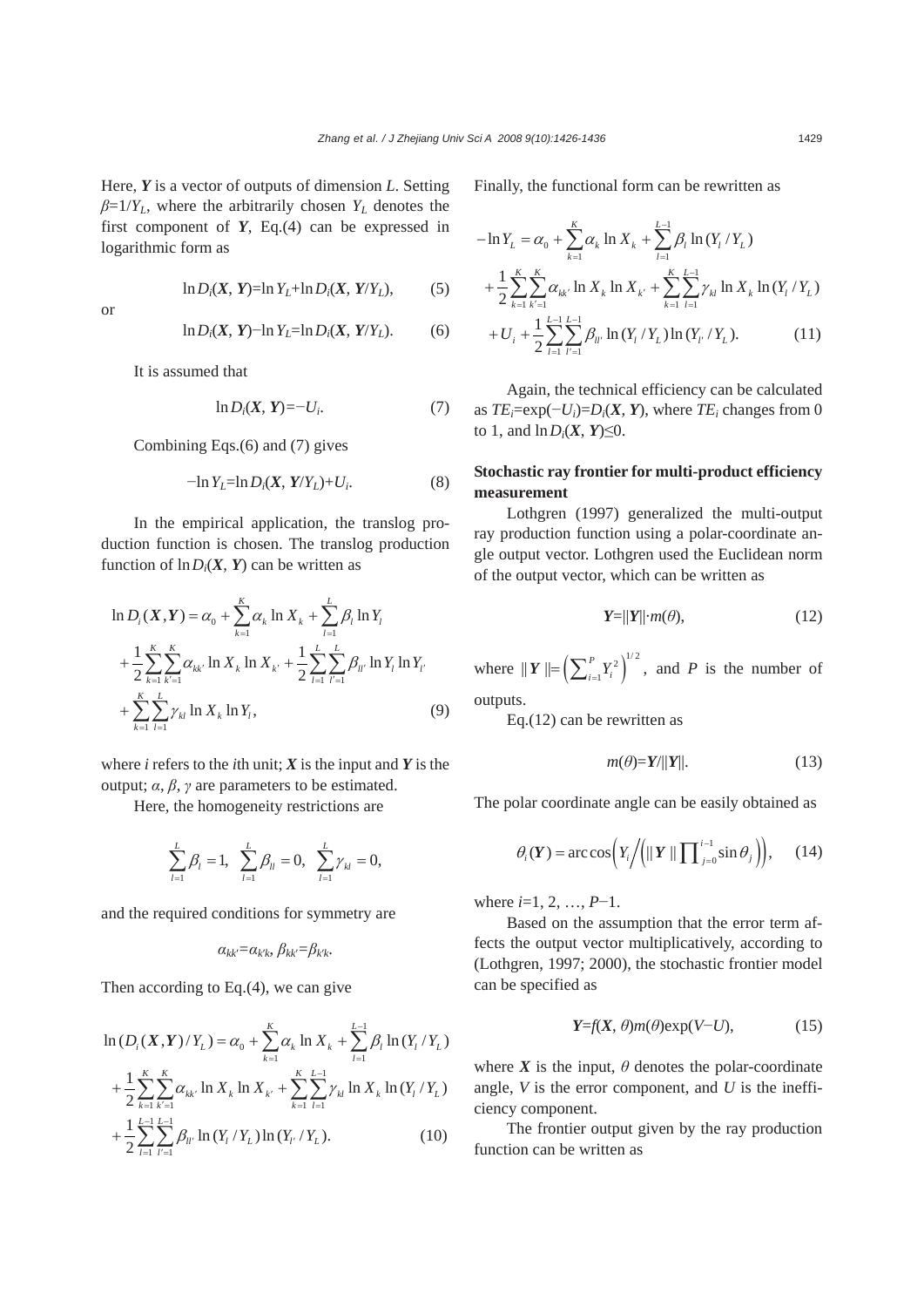$$
Y^f = f(X, \theta)m(\theta). \tag{16}
$$

Here, *Y*/*Y*<sup>f</sup> =exp(*V*−*U*) denotes traditional output distance function  $D(X, Y)$ .

We can combine Eqs.(13) and (15) to yield

$$
||Y|| = f(X, \theta) \exp(V-U). \tag{17}
$$

Then, in empirical analysis, the natural log-linear stochastic ray translog production frontier function can be written as

$$
\ln||Y|| = \alpha_0 + \sum_{k=1}^{K} \alpha_k \ln X_k + \sum_{l=1}^{L} \beta_l \ln \theta_l
$$
  
+ 
$$
\frac{1}{2} \sum_{k=1}^{K} \sum_{k'=1}^{K} \alpha_{kk'} \ln X_k \ln X_{k'} + \frac{1}{2} \sum_{l=1}^{L} \sum_{l'=1}^{L} \beta_{ll'} \ln \theta_l \ln \theta_{l'}
$$
  
+ 
$$
\sum_{k=1}^{K} \sum_{l=1}^{L} \gamma_{kl} \ln X_k \ln \theta_l - U,
$$
 (18)

where  $\theta$  is the polar-coordinate angle, *K* denotes the number of inputs,  $L = P - 1$ , and *P* is the number of outputs.

### **DEA method**

DEA, the non-parametric approach to measuring efficiency, was first introduced in the literature as a linear programming model by Charnes *et al.*(1978), following on Farrell (1957)'s posing of the question of relative technical efficiency in the form of a unit isoquant model. Generally, the DEA approach defines the technical efficiency in terms of a minimum set of inputs needed to produce a given output known as 'input-oriented model' or maximum output obtainable from a given set of inputs known as 'output-oriented model' (Charnes *et al*., 1994).

The measurement of efficiency is the value of the objective function, which measures CRS technical efficiency. If a further constraint, i.e., the sum of the output weights must be equal to 1, is added, VRS is allowed. This ensures that technical efficiencies of units are compared with efficiencies of other units in a similar size. Therefore, the data envelope fits closer, and VRS technical efficiency measures are higher than or equal to CRS technical efficiencies. In the actual calculations, we will use the dual function of the DEA model. The dual VRS output-oriented DEA technical efficiency can be rewritten as

$$
\theta_{\text{DEA}}(\boldsymbol{X}, \boldsymbol{Y}) = \sup \left\{ \theta \middle| \sum_{i} \lambda_{i} X_{i, m} \leq X_{m}; \sum_{i} \lambda_{i} Y_{i, j} \geq \theta Y_{j}; \right\}
$$
  
s.t. 
$$
\sum_{i} \lambda_{i} = 1; \lambda_{i} \geq 0 \right\}.
$$
 (19)

Here,  $\lambda_i$  are output and input weights;  $1/\theta$  is the output-oriented technical efficiency; *i* denotes the number of observations; *j* and *m* denote the number of outputs and inputs, respectively.

To provide a more 'fair' assessment of DEA, we also consider the conditional DEA accounting for environmental factors. Daraio and Simar (2005; 2007) developed the conditional FDH (free disposal hull) by extending it to conditional DEA, and clearly described the input-oriented conditional DEA, which can be easily extended to output-oriented conditional DEA. The VRS output-oriented conditional DEA function can be written as

$$
\theta_{\text{DEA}}(\boldsymbol{X}, \boldsymbol{Y} \mid \boldsymbol{Z})
$$
\n
$$
= \sup \left\{ \theta \Big| \sum_{\{i|z - h \le Z_{ii} \le z + h\}} \lambda_i X_{i,m} \le X_m; \sum_{\{i|z - h \le Z_{ii} \le z + h\}} \lambda_i Y_{i,j} \ge \theta Y_j;
$$
\n
$$
\text{s.t.} \sum_{\{i|z - h \le Z_{ii} \le z + h\}} \lambda_i = 1; \lambda_i \ge 0 \right\}.
$$
\n
$$
(20)
$$

Here, *i* still denotes the number of observations, *h* denotes the chosen bandwidth, and *Zi* denotes the external factors which may influence efficiency. The bandwidth is estimated by a *k*-nearest neighbour method. According to (Daraio and Simar, 2005; 2007), we can evaluate the leave-one-out kernel density estimation of *Zi* and find the value of *k* as well as local bandwidth.

## DATA AND VARIABLES

All the raw data come from farm survey managed by Teagasc. There are cross-sectional data for year 2004. The number of observations is 606 farms. We consider two outputs—farm output and off-farm work income, and two groups of inputs—farm inputs and off-farm inputs. The farm output chosen is the total farm output. The subsidies which are directly related to the production are also included in the total farm output (cattle and dairy subsidies, sheep subsidies, and crop subsidies). The off-farm output is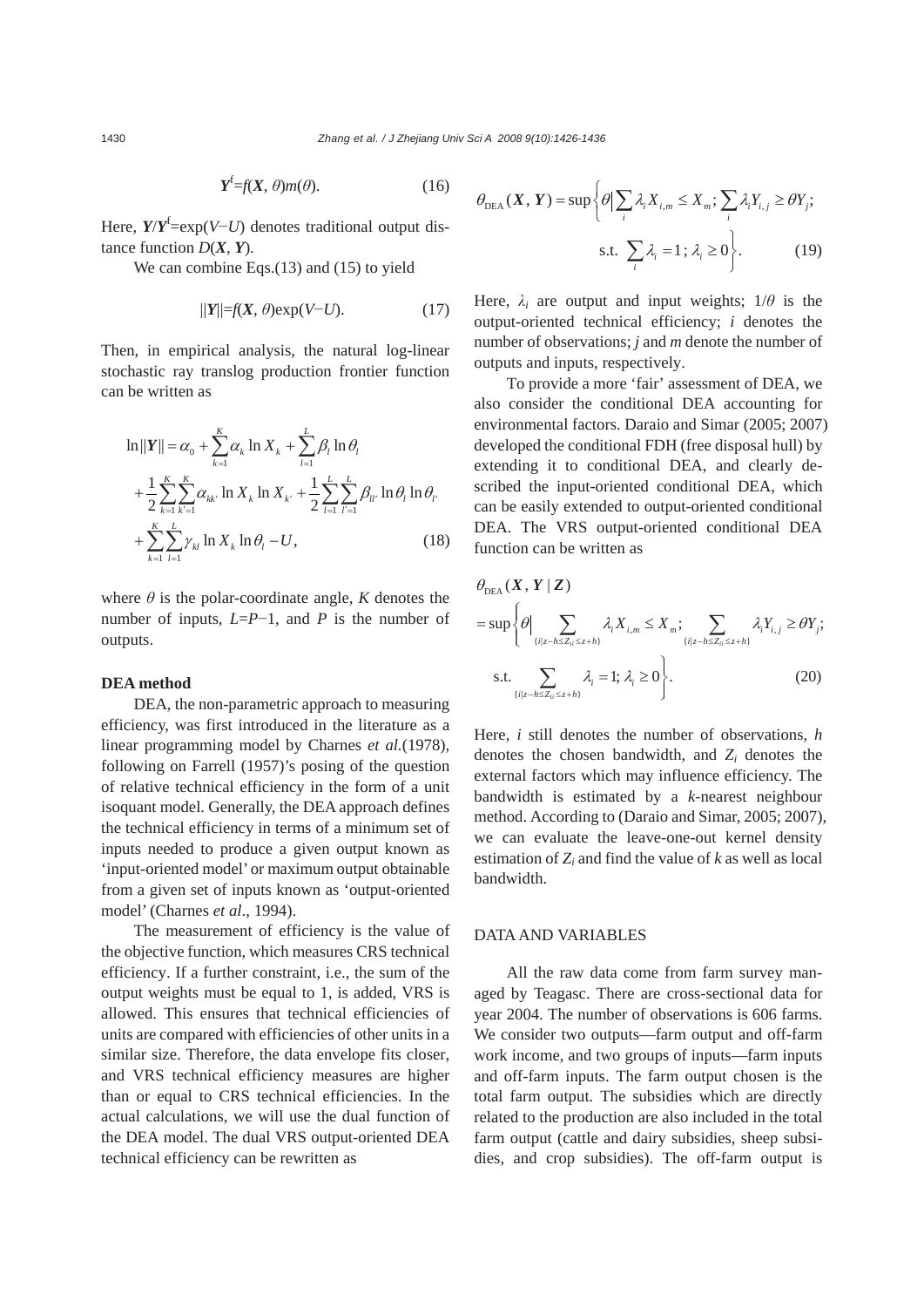off-farm income. The farm input includes utilized land, labour input, total livestock direct costs, and total crops direct costs. The off-farm input is only off-farm work time.

Because the dataset in this study involves 606 observations at one time point under the similar environmental conditions, it is suitable to illustrate the sensitivity of technical efficiency estimation methods. We will also estimate the frontier model with inefficiency effects function considering environmental factors. It should be noted that the empirical analysis included in this paper is mainly to illustrate the sensitivity of technical efficiency predictions to the selection of various methodologies and is not a complete and thorough analysis of technical efficiency. The environmental variables used in inefficiency effects model include farm-type dummies (cattle and sheep; other farm-type dummies are dropped), soil code (here, a higher soil code value indicates a lower soil quality), insurance, and consultant fees paid by farmers.

## RESULTS

Table 1 depicts the estimated coefficients from stochastic ray frontier regression. The likelihood ratio test statistic can be given by  $\lambda = 2(\ln L_1 - \ln L_0)$ , where  $ln L_1$  and  $ln L_0$  denote the log-likelihood values for the regression results. From Table 1, the likelihood ratio test statistic for the above two stochastic ray frontier regressions is 74.7 and the critical value with *q*+1 (*q* is the number of parameters constrained to zero) degrees of freedom is 16.81 for *P*=0.01, indicating that the regression result of stochastic frontier not considering environmental variables should be rejected.

The coefficient estimates of the polar-coordinate angles are statistically significant at *P*=0.01 for both regression results. The coefficient of labor-day input is significant at  $P=0.01$ , but that of quadratic labor-day input is insignificant. The estimated coefficients for the other direct inputs are all statistically insignificant, but those for the quadratic values of the other direct inputs are all statistically significant at *P*=0.05 or 0.01. For the technical inefficiency effects model, all the coefficients are statistically significant. The estimated farm-type dummy coefficients for cattle and sheep are positive, indicating that these two farm types are relatively technically inefficient compared with other farm types. The soil code coefficient estimate is positive, indicating that the high quality of soil can reduce the technical inefficiency. The coefficient estimates for insurance and consultant fees are negative, suggesting that the insurance and consultants have reduced the technical inefficiency.

In Table 2, the coefficients estimated by stochastic distance function frontier regressions are reported. It should be noted that, in this paper, the different results from two arbitrarily chosen outputs as the denominators in distance functions are compared to see if the results are sensitive to the chosen output. In this paper, the arbitrarily chosen outputs are farm output and work income for two stochastic distance function frontier regressions. Because no pertinent methods are available to test the two regression results estimated from different output-chosen distance functions, we simply calculate the correlation between them. The estimated correlations between two sets of parameters for stochastic frontier with and without inefficiency effects model are 0.169 and 0.241, respectively, showing that there is enormous difference between the results from two regressions choosing different outputs as the denominators. Although the log likelihood values of work-incomechosen stochastic frontier regressions both considering and not considering environmental variables are higher than those of two stochastic frontier regressions choosing farm output as the denominator, this cannot give any direct information about which regression is better because one of them is not nested within the other. Furthermore, an interesting thing is that the estimated coefficients of farm size (farm land input) are always highly significant while the coefficients of the only input for off-farm work (work hours) are always insignificant for the stochastic frontier regressions choosing farm output as the denominator. However, as for the regression results of two stochastic frontier models choosing work income as the denominator, the status is in the opposite way. Thus, it is found that the estimated coefficients of stochastic distance function frontier are sensitive to the distance functional form change and arbitrarily output-chosen process. However, although the stochastic distance function frontier for multi-output model has been widely used, it is rarely noted that we should carefully choose the denominator in distance functional form change.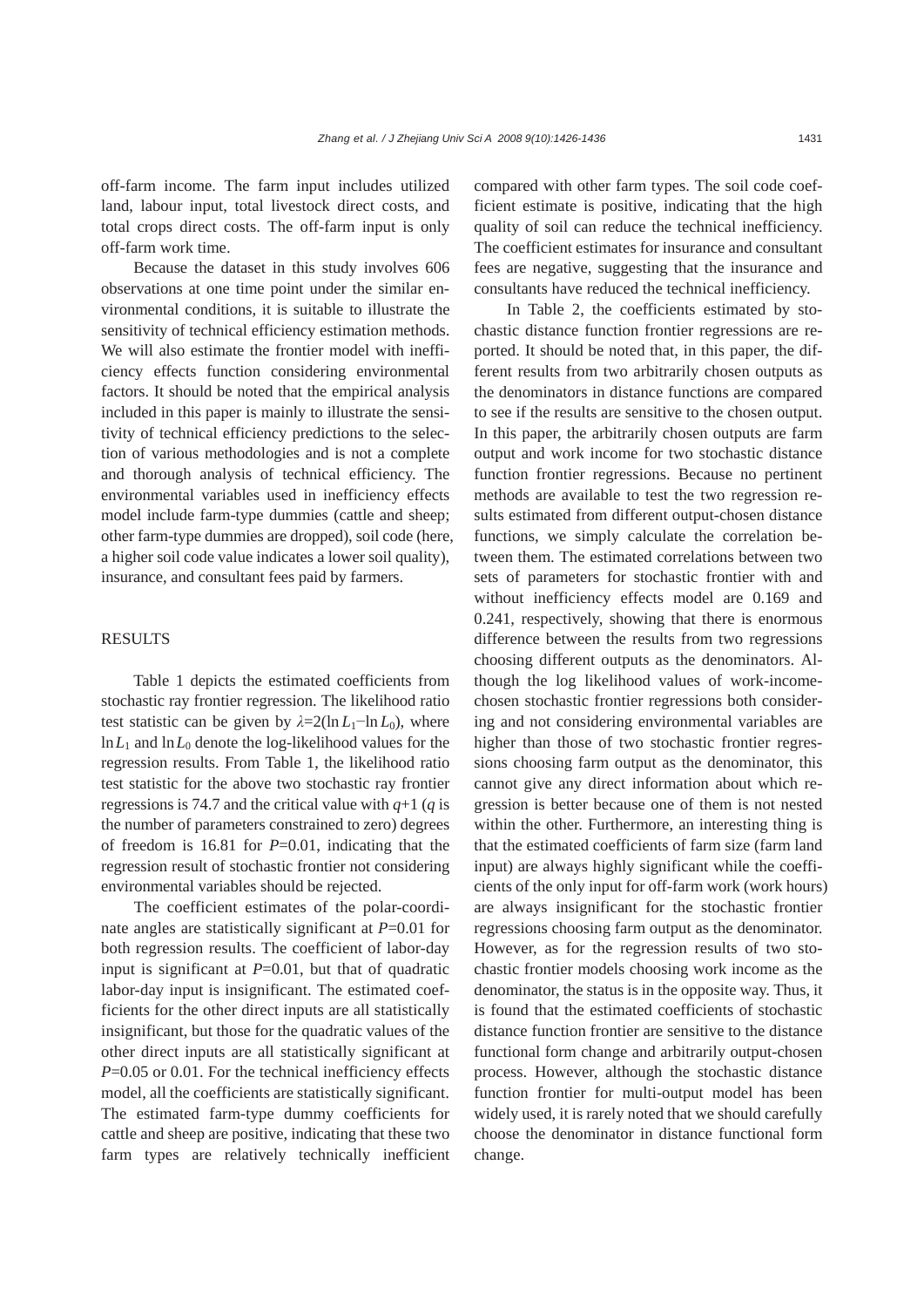| Parameter                                                                                |                        | Two-function regression with $\mu$ | One-function regression |                |  |
|------------------------------------------------------------------------------------------|------------------------|------------------------------------|-------------------------|----------------|--|
|                                                                                          | Coefficient            | Standard error                     | Coefficient             | Standard error |  |
| Labor days $d_1$                                                                         | $1.699***$             | 0.562                              | $1.744***$              | 0.616          |  |
| Livestock costs $c_1$                                                                    | $-0.120$               | 0.167                              | $-0.230$                | 0.194          |  |
| Crop costs $c_c$                                                                         | 0.133                  | 0.105                              | $0.212$ <sup>*</sup>    | 0.122          |  |
| Work hours $t_w$                                                                         | $-0.170$               | 0.526                              | $-0.596$                | 0.570          |  |
| Farm size $s_f$                                                                          | 0.286                  | 0.633                              | 0.294                   | 0.659          |  |
| ${s_{\rm f}}^2$                                                                          | $-0.624$ **            | 0.268                              | $-0.607**$              | 0.254          |  |
| $\begin{gathered} {t_\mathrm{w}}^2\\ {c_\mathrm{c}}^2\\ {c_\mathrm{l}}^2 \end{gathered}$ | $0.776***$             | 0.159                              | $0.912***$              | 0.174          |  |
|                                                                                          | $0.088^{\ast\ast\ast}$ | 0.019                              | $0.100***$              | 0.022          |  |
|                                                                                          | $0.149***$             | 0.037                              | $0.163***$              | 0.045          |  |
| $d_1^2$                                                                                  | 0.237                  | 0.234                              | 0.368                   | 0.241          |  |
| $s_\mathrm{f}\!\cdot\! t_\mathrm{w}$                                                     | 0.247                  | 0.189                              | $0.329*$                | 0.199          |  |
| $S_f$ $C_c$                                                                              | 0.020                  | 0.038                              | 0.047                   | 0.043          |  |
| $S_f C_1$                                                                                | $-0.277***$            | 0.082                              | $-0.299***$             | 0.090          |  |
| $s_f d_1$                                                                                | $0.546^{**}$           | 0.223                              | $0.435***$              | 0.221          |  |
| $t_{\rm w}$ . $c_{\rm c}$                                                                | $-0.036$               | 0.031                              | $-0.051$                | 0.036          |  |
| $t_\mathrm{w}\!\cdot\! c_\mathrm{l}$                                                     | 0.061                  | 0.058                              | 0.080                   | 0.067          |  |
| $t_{\rm w}$ · $d_{\rm l}$                                                                | $-1.034***$            | 0.164                              | $-1.085***$             | 0.180          |  |
| $c_{\rm c}\!\cdot\! c_{\rm l}$                                                           | $-0.080$ ***           | 0.023                              | $-0.084***$             | 0.026          |  |
| $c_{\rm c} \cdot d_{\rm l}$                                                              | 0.063                  | 0.037                              | 0.039                   | 0.041          |  |
| $c_1 \cdot d_1$                                                                          | $0.150*$               | 0.083                              | $0.181^{\ast\ast}$      | 0.095          |  |
| $\theta$                                                                                 | $0.769***$             | 0.210                              | $0.738***$              | 0.242          |  |
| $\theta^2$                                                                               | 0.030                  | 0.026                              | 0.038                   | 0.030          |  |
| $\theta \cdot d_1$                                                                       | 0.070                  | 0.093                              | 0.098                   | 0.102          |  |
| $\theta$ · $c_1$                                                                         | $-0.082***$            | 0.030                              | $-0.091***$             | 0.035          |  |
| $\theta{\cdot}t_{\mathrm{w}}$                                                            | $-0.112$               | 0.076                              | $-0.099$                | 0.088          |  |
| $\theta$ · $c_c$                                                                         | 0.006                  | 0.013                              | 0.012                   | 0.016          |  |
| $\theta$ · $s_f$                                                                         | $-0.186$ **            | 0.088                              | $-0.215***$             | 0.097          |  |
| Constant coefficient                                                                     | $6.591***$             | 1.111                              | $7.011***$              | 1.213          |  |
| Parameters for $\mu$                                                                     |                        |                                    |                         |                |  |
| Farm type-cattle                                                                         | $0.207***$             | 0.070                              |                         |                |  |
| Farm type-sheep                                                                          | $0.173*$               | 0.099                              |                         |                |  |
| Soil code                                                                                | $0.036**$              | 0.018                              |                         |                |  |
| Insurance                                                                                | $-0.026***$            | 0.010                              |                         |                |  |
| Consultant fees                                                                          | $-0.026$ **            | 0.012                              |                         |                |  |
| Log likelihood                                                                           | 106.476                |                                    | 69.124                  |                |  |
| $\sigma^2$                                                                               | 0.095                  |                                    | 0.077                   |                |  |

**Table 1 Estimated coefficients from stochastic ray frontier** 

For *Z*-test, significant at \* *P*=0.10, \*\* *P*=0.05, \*\*\* *P*=0.01

Again, the likelihood ratio test is used to test the regression results between stochastic distance function frontiers with and without inefficiency effects model. The likelihood ratio test statistic for two stochastic distance function frontier regressions choosing farm output as the denominator is 46.91, indicating that the regression result of stochastic frontier not considering environmental variables has been

rejected. The likelihood ratio test between two stochastic distance function regressions choosing work income as the denominator yields  $\chi^2$ =72.67, again showing that the regression result of stochasticfrontier with the inefficiency effects model is better than that without the inefficiency effects model. For all four stochastic distance function frontier regressions, about 2/3 or more of the estimated coefficients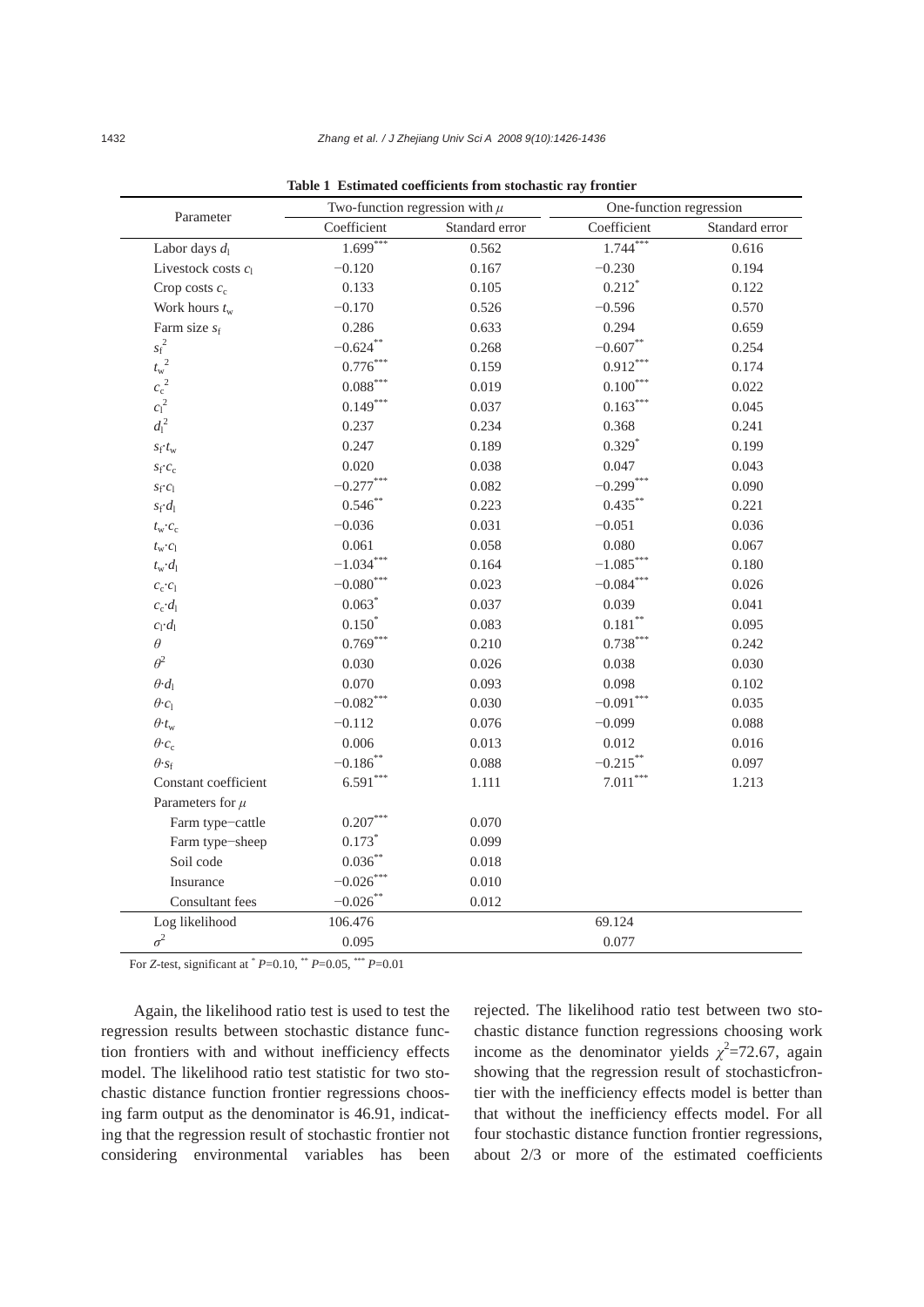| Parameter<br>Work income as $Y_L$<br>Farm output as $Y_L$<br>Farm output as $Y_L$<br>$-2.488$ **<br>$-2.486$ *<br>0.105<br>$-0.053$<br>$-1.075***$<br>$-0.836$ ***<br>0.233<br>0.071<br>$0.149***$<br>$0.138***$<br>$0.127*$<br>0.092<br>$0.400***$<br>$-0.312***$<br>$0.379***$<br>$-0.381$ ***<br>$1.816***$<br>$1.975***$<br>$1.802***$<br>$2.122***$<br>$-0.395***$<br>$-0.420$ ***<br>$-0.278***$<br>$-0.255***$<br>$\begin{gathered} {t_\mathrm{w}}^2\\ {c_\mathrm{c}}^2\\ {c_\mathrm{l}}^2 \end{gathered}$<br>$0.164***$<br>$0.206***$<br>$0.407***$<br>$0.346***$<br>$0.045***$<br>$0.042***$<br>$0.042***$<br>$0.046***$<br>$0.080^{\ast\ast\ast}$<br>$0.070***$<br>$0.084***$<br>$0.074***$<br>$0.675***$<br>$0.315***$<br>$0.682***$<br>$0.378***$<br>$0.510***$<br>$0.530***$<br>0.063<br>0.107<br>$-0.013$<br>0.015<br>$-0.010$<br>0.023<br>$-0.105***$<br>$-0.100$ ***<br>$-0.088$ **<br>$-0.077$ *<br>$-0.293***$<br>$0.217^{\ast\ast\ast}$<br>$-0.320***$<br>$0.227***$<br>$-0.014$<br>$-0.013$<br>$-0.015$<br>$-0.018$<br>$-0.073***$<br>$-0.077***$<br>$0.048***$<br>$0.038*$<br>$-0.565***$<br>$-0.531***$<br>$-0.426$ ***<br>$-0.411$ ***<br>$-0.040$ ***<br>$-0.039***$<br>$-0.042$ ***<br>$-0.044$ ***<br>$0.047***$<br>$0.039***$<br>$0.026*$<br>0.019<br>$0.197***$<br>$0.204***$<br>0.048<br>0.051<br>0.016<br>0.083<br>0.021<br>0.077<br>0.006<br>0.009<br>0.002<br>0.003<br>$-0.708***$<br>$-0.699***$<br>$0.069*$<br>$(Y_l/Y_L)\cdot s_f$<br>0.046<br>$0.255***$<br>$0.244***$<br>0.010<br>0.002<br>$(Y_l/Y_L)\cdot t_{\rm w}$<br>0.017<br>$-0.006$<br>0.019<br>$-0.011$<br>$(Y_l/Y_L)\cdot c_c$<br>$0.117***$<br>$0.073***$<br>$0.115***$<br>$0.082***$<br>$-0.356$ ***<br>$0.564***$<br>$-0.396$ ***<br>$0.564***$<br>$(Y_l/Y_L)\cdot d_1$<br>$2.579***$<br>$2.269***$<br>$-0.477$<br>$-0.664$<br>$0.061**$<br>0.059<br>Farm type-cattle<br>0.050<br>Farm type-sheep<br>0.032<br>$0.019***$<br>$0.014$ <sup>*</sup><br>Soil code<br>$-0.008^{**}$<br>$-0.009***$<br>Insurance<br>$-0.011$ **<br>$-0.010^*$<br>Consultant fees<br>584.511<br>667.752<br>561.058<br>631.418<br>0.0188<br>0.0142<br>0.0167<br>0.0128 |                             |  | Two-function regression with $\mu$ | One-function regression |                      |  |
|-------------------------------------------------------------------------------------------------------------------------------------------------------------------------------------------------------------------------------------------------------------------------------------------------------------------------------------------------------------------------------------------------------------------------------------------------------------------------------------------------------------------------------------------------------------------------------------------------------------------------------------------------------------------------------------------------------------------------------------------------------------------------------------------------------------------------------------------------------------------------------------------------------------------------------------------------------------------------------------------------------------------------------------------------------------------------------------------------------------------------------------------------------------------------------------------------------------------------------------------------------------------------------------------------------------------------------------------------------------------------------------------------------------------------------------------------------------------------------------------------------------------------------------------------------------------------------------------------------------------------------------------------------------------------------------------------------------------------------------------------------------------------------------------------------------------------------------------------------------------------------------------------------------------------------------------------------------------------------------------------------------------------------------------------------------------------------------------------------------------------------------------------|-----------------------------|--|------------------------------------|-------------------------|----------------------|--|
|                                                                                                                                                                                                                                                                                                                                                                                                                                                                                                                                                                                                                                                                                                                                                                                                                                                                                                                                                                                                                                                                                                                                                                                                                                                                                                                                                                                                                                                                                                                                                                                                                                                                                                                                                                                                                                                                                                                                                                                                                                                                                                                                                 |                             |  |                                    |                         | Work income as $Y_L$ |  |
|                                                                                                                                                                                                                                                                                                                                                                                                                                                                                                                                                                                                                                                                                                                                                                                                                                                                                                                                                                                                                                                                                                                                                                                                                                                                                                                                                                                                                                                                                                                                                                                                                                                                                                                                                                                                                                                                                                                                                                                                                                                                                                                                                 | Farm size $s_f$             |  |                                    |                         |                      |  |
|                                                                                                                                                                                                                                                                                                                                                                                                                                                                                                                                                                                                                                                                                                                                                                                                                                                                                                                                                                                                                                                                                                                                                                                                                                                                                                                                                                                                                                                                                                                                                                                                                                                                                                                                                                                                                                                                                                                                                                                                                                                                                                                                                 | Work hours $t_w$            |  |                                    |                         |                      |  |
|                                                                                                                                                                                                                                                                                                                                                                                                                                                                                                                                                                                                                                                                                                                                                                                                                                                                                                                                                                                                                                                                                                                                                                                                                                                                                                                                                                                                                                                                                                                                                                                                                                                                                                                                                                                                                                                                                                                                                                                                                                                                                                                                                 | Crop costs $c_c$            |  |                                    |                         |                      |  |
|                                                                                                                                                                                                                                                                                                                                                                                                                                                                                                                                                                                                                                                                                                                                                                                                                                                                                                                                                                                                                                                                                                                                                                                                                                                                                                                                                                                                                                                                                                                                                                                                                                                                                                                                                                                                                                                                                                                                                                                                                                                                                                                                                 | Livestock costs $c_1$       |  |                                    |                         |                      |  |
|                                                                                                                                                                                                                                                                                                                                                                                                                                                                                                                                                                                                                                                                                                                                                                                                                                                                                                                                                                                                                                                                                                                                                                                                                                                                                                                                                                                                                                                                                                                                                                                                                                                                                                                                                                                                                                                                                                                                                                                                                                                                                                                                                 | Labor days $d_1$            |  |                                    |                         |                      |  |
|                                                                                                                                                                                                                                                                                                                                                                                                                                                                                                                                                                                                                                                                                                                                                                                                                                                                                                                                                                                                                                                                                                                                                                                                                                                                                                                                                                                                                                                                                                                                                                                                                                                                                                                                                                                                                                                                                                                                                                                                                                                                                                                                                 | ${s_{\rm f}}^2$             |  |                                    |                         |                      |  |
|                                                                                                                                                                                                                                                                                                                                                                                                                                                                                                                                                                                                                                                                                                                                                                                                                                                                                                                                                                                                                                                                                                                                                                                                                                                                                                                                                                                                                                                                                                                                                                                                                                                                                                                                                                                                                                                                                                                                                                                                                                                                                                                                                 |                             |  |                                    |                         |                      |  |
|                                                                                                                                                                                                                                                                                                                                                                                                                                                                                                                                                                                                                                                                                                                                                                                                                                                                                                                                                                                                                                                                                                                                                                                                                                                                                                                                                                                                                                                                                                                                                                                                                                                                                                                                                                                                                                                                                                                                                                                                                                                                                                                                                 |                             |  |                                    |                         |                      |  |
|                                                                                                                                                                                                                                                                                                                                                                                                                                                                                                                                                                                                                                                                                                                                                                                                                                                                                                                                                                                                                                                                                                                                                                                                                                                                                                                                                                                                                                                                                                                                                                                                                                                                                                                                                                                                                                                                                                                                                                                                                                                                                                                                                 |                             |  |                                    |                         |                      |  |
|                                                                                                                                                                                                                                                                                                                                                                                                                                                                                                                                                                                                                                                                                                                                                                                                                                                                                                                                                                                                                                                                                                                                                                                                                                                                                                                                                                                                                                                                                                                                                                                                                                                                                                                                                                                                                                                                                                                                                                                                                                                                                                                                                 | $d_1^2$                     |  |                                    |                         |                      |  |
|                                                                                                                                                                                                                                                                                                                                                                                                                                                                                                                                                                                                                                                                                                                                                                                                                                                                                                                                                                                                                                                                                                                                                                                                                                                                                                                                                                                                                                                                                                                                                                                                                                                                                                                                                                                                                                                                                                                                                                                                                                                                                                                                                 | $S_f t_w$                   |  |                                    |                         |                      |  |
|                                                                                                                                                                                                                                                                                                                                                                                                                                                                                                                                                                                                                                                                                                                                                                                                                                                                                                                                                                                                                                                                                                                                                                                                                                                                                                                                                                                                                                                                                                                                                                                                                                                                                                                                                                                                                                                                                                                                                                                                                                                                                                                                                 | $S_f \cdot C_c$             |  |                                    |                         |                      |  |
|                                                                                                                                                                                                                                                                                                                                                                                                                                                                                                                                                                                                                                                                                                                                                                                                                                                                                                                                                                                                                                                                                                                                                                                                                                                                                                                                                                                                                                                                                                                                                                                                                                                                                                                                                                                                                                                                                                                                                                                                                                                                                                                                                 | $S_f C_1$                   |  |                                    |                         |                      |  |
|                                                                                                                                                                                                                                                                                                                                                                                                                                                                                                                                                                                                                                                                                                                                                                                                                                                                                                                                                                                                                                                                                                                                                                                                                                                                                                                                                                                                                                                                                                                                                                                                                                                                                                                                                                                                                                                                                                                                                                                                                                                                                                                                                 | $s_f d_1$                   |  |                                    |                         |                      |  |
|                                                                                                                                                                                                                                                                                                                                                                                                                                                                                                                                                                                                                                                                                                                                                                                                                                                                                                                                                                                                                                                                                                                                                                                                                                                                                                                                                                                                                                                                                                                                                                                                                                                                                                                                                                                                                                                                                                                                                                                                                                                                                                                                                 | $t_{\rm w}$ . $c_{\rm c}$   |  |                                    |                         |                      |  |
|                                                                                                                                                                                                                                                                                                                                                                                                                                                                                                                                                                                                                                                                                                                                                                                                                                                                                                                                                                                                                                                                                                                                                                                                                                                                                                                                                                                                                                                                                                                                                                                                                                                                                                                                                                                                                                                                                                                                                                                                                                                                                                                                                 | $t_{\rm w}$ · $c_1$         |  |                                    |                         |                      |  |
|                                                                                                                                                                                                                                                                                                                                                                                                                                                                                                                                                                                                                                                                                                                                                                                                                                                                                                                                                                                                                                                                                                                                                                                                                                                                                                                                                                                                                                                                                                                                                                                                                                                                                                                                                                                                                                                                                                                                                                                                                                                                                                                                                 | $t_{\rm w}$ · $d_{\rm l}$   |  |                                    |                         |                      |  |
|                                                                                                                                                                                                                                                                                                                                                                                                                                                                                                                                                                                                                                                                                                                                                                                                                                                                                                                                                                                                                                                                                                                                                                                                                                                                                                                                                                                                                                                                                                                                                                                                                                                                                                                                                                                                                                                                                                                                                                                                                                                                                                                                                 | $c_c \cdot c_1$             |  |                                    |                         |                      |  |
|                                                                                                                                                                                                                                                                                                                                                                                                                                                                                                                                                                                                                                                                                                                                                                                                                                                                                                                                                                                                                                                                                                                                                                                                                                                                                                                                                                                                                                                                                                                                                                                                                                                                                                                                                                                                                                                                                                                                                                                                                                                                                                                                                 | $c_{\rm c} \cdot d_{\rm l}$ |  |                                    |                         |                      |  |
|                                                                                                                                                                                                                                                                                                                                                                                                                                                                                                                                                                                                                                                                                                                                                                                                                                                                                                                                                                                                                                                                                                                                                                                                                                                                                                                                                                                                                                                                                                                                                                                                                                                                                                                                                                                                                                                                                                                                                                                                                                                                                                                                                 | $c_1 \cdot d_1$             |  |                                    |                         |                      |  |
|                                                                                                                                                                                                                                                                                                                                                                                                                                                                                                                                                                                                                                                                                                                                                                                                                                                                                                                                                                                                                                                                                                                                                                                                                                                                                                                                                                                                                                                                                                                                                                                                                                                                                                                                                                                                                                                                                                                                                                                                                                                                                                                                                 | $Y_{l}/Y_{L}$               |  |                                    |                         |                      |  |
|                                                                                                                                                                                                                                                                                                                                                                                                                                                                                                                                                                                                                                                                                                                                                                                                                                                                                                                                                                                                                                                                                                                                                                                                                                                                                                                                                                                                                                                                                                                                                                                                                                                                                                                                                                                                                                                                                                                                                                                                                                                                                                                                                 | $(Y_l/Y_L)^2$               |  |                                    |                         |                      |  |
|                                                                                                                                                                                                                                                                                                                                                                                                                                                                                                                                                                                                                                                                                                                                                                                                                                                                                                                                                                                                                                                                                                                                                                                                                                                                                                                                                                                                                                                                                                                                                                                                                                                                                                                                                                                                                                                                                                                                                                                                                                                                                                                                                 |                             |  |                                    |                         |                      |  |
|                                                                                                                                                                                                                                                                                                                                                                                                                                                                                                                                                                                                                                                                                                                                                                                                                                                                                                                                                                                                                                                                                                                                                                                                                                                                                                                                                                                                                                                                                                                                                                                                                                                                                                                                                                                                                                                                                                                                                                                                                                                                                                                                                 |                             |  |                                    |                         |                      |  |
|                                                                                                                                                                                                                                                                                                                                                                                                                                                                                                                                                                                                                                                                                                                                                                                                                                                                                                                                                                                                                                                                                                                                                                                                                                                                                                                                                                                                                                                                                                                                                                                                                                                                                                                                                                                                                                                                                                                                                                                                                                                                                                                                                 |                             |  |                                    |                         |                      |  |
|                                                                                                                                                                                                                                                                                                                                                                                                                                                                                                                                                                                                                                                                                                                                                                                                                                                                                                                                                                                                                                                                                                                                                                                                                                                                                                                                                                                                                                                                                                                                                                                                                                                                                                                                                                                                                                                                                                                                                                                                                                                                                                                                                 | $(Y_l/Y_L)\cdot c_1$        |  |                                    |                         |                      |  |
|                                                                                                                                                                                                                                                                                                                                                                                                                                                                                                                                                                                                                                                                                                                                                                                                                                                                                                                                                                                                                                                                                                                                                                                                                                                                                                                                                                                                                                                                                                                                                                                                                                                                                                                                                                                                                                                                                                                                                                                                                                                                                                                                                 |                             |  |                                    |                         |                      |  |
|                                                                                                                                                                                                                                                                                                                                                                                                                                                                                                                                                                                                                                                                                                                                                                                                                                                                                                                                                                                                                                                                                                                                                                                                                                                                                                                                                                                                                                                                                                                                                                                                                                                                                                                                                                                                                                                                                                                                                                                                                                                                                                                                                 | Constant coefficient        |  |                                    |                         |                      |  |
|                                                                                                                                                                                                                                                                                                                                                                                                                                                                                                                                                                                                                                                                                                                                                                                                                                                                                                                                                                                                                                                                                                                                                                                                                                                                                                                                                                                                                                                                                                                                                                                                                                                                                                                                                                                                                                                                                                                                                                                                                                                                                                                                                 | Parameters for $\mu$        |  |                                    |                         |                      |  |
|                                                                                                                                                                                                                                                                                                                                                                                                                                                                                                                                                                                                                                                                                                                                                                                                                                                                                                                                                                                                                                                                                                                                                                                                                                                                                                                                                                                                                                                                                                                                                                                                                                                                                                                                                                                                                                                                                                                                                                                                                                                                                                                                                 |                             |  |                                    |                         |                      |  |
|                                                                                                                                                                                                                                                                                                                                                                                                                                                                                                                                                                                                                                                                                                                                                                                                                                                                                                                                                                                                                                                                                                                                                                                                                                                                                                                                                                                                                                                                                                                                                                                                                                                                                                                                                                                                                                                                                                                                                                                                                                                                                                                                                 |                             |  |                                    |                         |                      |  |
|                                                                                                                                                                                                                                                                                                                                                                                                                                                                                                                                                                                                                                                                                                                                                                                                                                                                                                                                                                                                                                                                                                                                                                                                                                                                                                                                                                                                                                                                                                                                                                                                                                                                                                                                                                                                                                                                                                                                                                                                                                                                                                                                                 |                             |  |                                    |                         |                      |  |
|                                                                                                                                                                                                                                                                                                                                                                                                                                                                                                                                                                                                                                                                                                                                                                                                                                                                                                                                                                                                                                                                                                                                                                                                                                                                                                                                                                                                                                                                                                                                                                                                                                                                                                                                                                                                                                                                                                                                                                                                                                                                                                                                                 |                             |  |                                    |                         |                      |  |
|                                                                                                                                                                                                                                                                                                                                                                                                                                                                                                                                                                                                                                                                                                                                                                                                                                                                                                                                                                                                                                                                                                                                                                                                                                                                                                                                                                                                                                                                                                                                                                                                                                                                                                                                                                                                                                                                                                                                                                                                                                                                                                                                                 |                             |  |                                    |                         |                      |  |
|                                                                                                                                                                                                                                                                                                                                                                                                                                                                                                                                                                                                                                                                                                                                                                                                                                                                                                                                                                                                                                                                                                                                                                                                                                                                                                                                                                                                                                                                                                                                                                                                                                                                                                                                                                                                                                                                                                                                                                                                                                                                                                                                                 | Log likelihood              |  |                                    |                         |                      |  |
|                                                                                                                                                                                                                                                                                                                                                                                                                                                                                                                                                                                                                                                                                                                                                                                                                                                                                                                                                                                                                                                                                                                                                                                                                                                                                                                                                                                                                                                                                                                                                                                                                                                                                                                                                                                                                                                                                                                                                                                                                                                                                                                                                 | $\sigma^2$                  |  |                                    |                         |                      |  |

**Table 2 Estimated coefficients from stochastic distance function frontier regressions** 

For *Z*-test, significant at \* *P*=0.10, \*\* *P*=0.05, \*\*\* *P*=0.01

are statistically significant. For the technical inefficiency effects model, the estimated farm-type dummy coefficient for cattle is only significant for the model choosing work income as the denominator, and all the other coefficients of farm-type dummies are insignificant. The coefficients of soil code, insurance and consultants are significant for both regressions. The trend of estimated coefficients in inefficiency effects

model of stochastic distance function frontier is the same as that of stochastic ray frontier.

Table 3 depicts the summary statistics of estimated efficiencies from eight different models. The mean of technical efficiencies estimated from DEA model is 0.749, indicating that there is substantial inefficiency in Irish farm households. The mean technical efficiencies for the sample farm households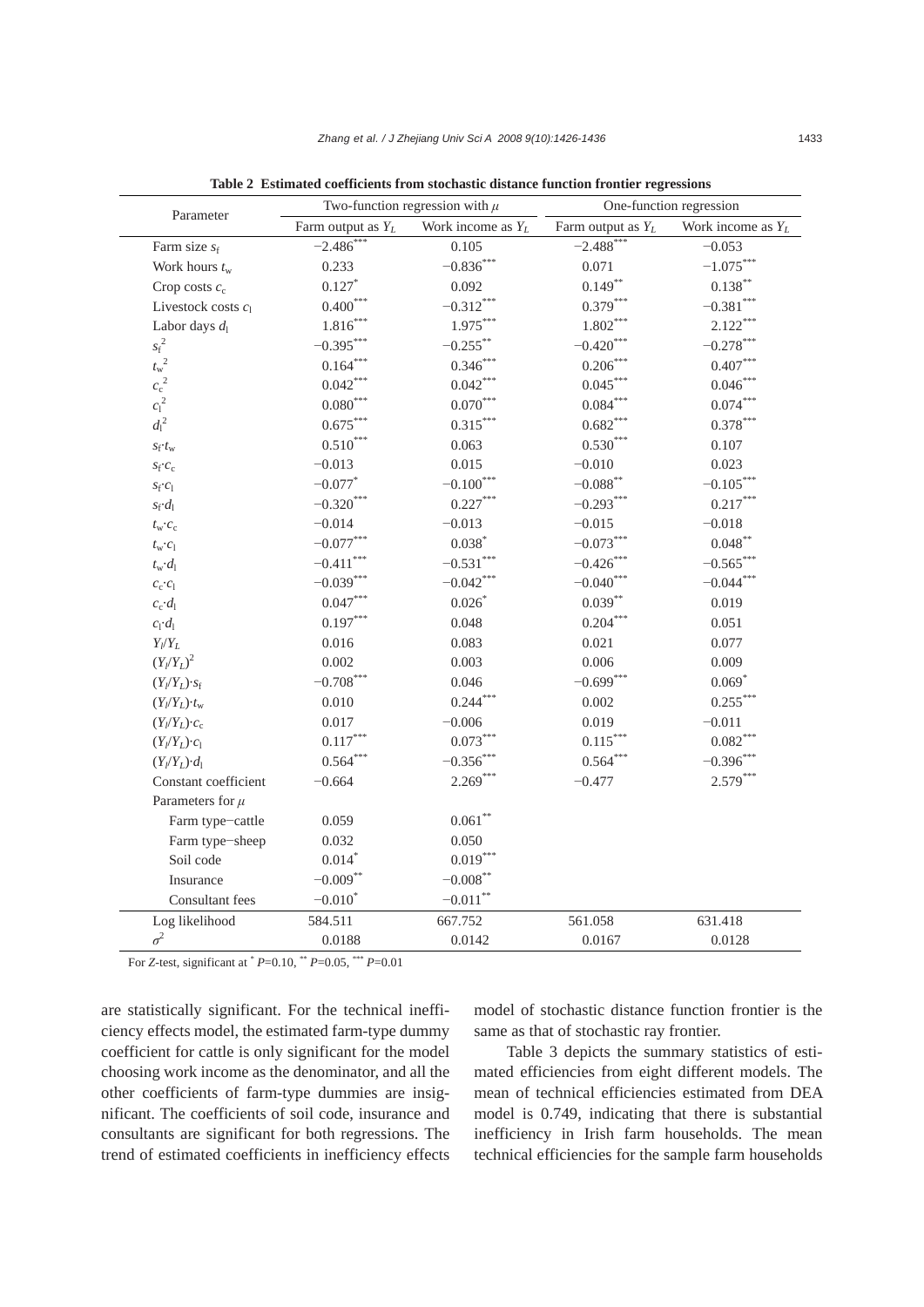obtained from the stochastic ray frontier regressions considering and not considering environmental effects are 0.835 and 0.849, respectively. The conditional DEA yields a mean efficiency of 0.890. Thus, the stochastic ray frontier analyses and conditional DEA also reveal considerable inefficiency in Irish farm households. However, the mean technical efficiencies from four stochastic distance function frontier regressions range from 0.920 to 0.930, showing that there is inefficiency in Irish farm households but not too high. The minimum values of technical efficiencies estimated from four stochastic distance function frontier models range from 0.595 to 0.654, which suggests that nearly all the observations have the efficiency higher than 0.6. However, the minimum value of technical efficiencies from DEA is only 0.202, which is closer to the minimum efficiency value estimated from stochastic ray frontier with inefficiency effects model (0.296). The minimum efficiency value estimated from stochastic ray frontier without inefficiency effects model is very close to that from conditional DEA.

The three approaches used above yield eight sets of technical efficiency estimates of producers relative to different production frontiers. As shown in Table 3, there are differences, although not distinct, in technical efficiencies estimated by the different methods. The efficiency estimates from DEA (*TE*7) and stochastic ray frontier  $(TE_6)$  show a significantly higher variability than the other stochastic efficiency measures. To test the agreement among the different approaches, Spearman correlation coefficients are calculated and reported in Table 4.

All the correlation coefficients are positive and significant. The correlation coefficients between *TE*<sup>1</sup> and  $TE_4$ , between  $TE_2$  and  $TE_3$ , and between  $TE_5$  and  $TE<sub>6</sub>$  measuring the relationship between efficiencies estimated from stochastic frontier regressions with and without inefficiency effects model are 0.843, 0.866, and 0.823, respectively, showing that there are some differences in efficiency measures estimated from the stochastic frontier with and without inefficiency effects model.

| Technical<br>efficiency | Estimated from                                                                                            |       | Std. Dev. | Min   | Max   |
|-------------------------|-----------------------------------------------------------------------------------------------------------|-------|-----------|-------|-------|
| $TE_1$                  | Stochastic distance function frontier without inefficiency effects<br>model choosing work income as $Y_I$ | 0.931 | 0.034     | 0.654 | 0.985 |
| TE <sub>2</sub>         | Stochastic distance function frontier without inefficiency effects<br>model choosing farm output as $Y_L$ | 0.921 | 0.040     | 0.652 | 0.981 |
| TE <sub>3</sub>         | Stochastic distance function frontier with inefficiency effects<br>model choosing farm output as $Y_L$    | 0.924 | 0.051     | 0.612 | 0.993 |
| $TE_4$                  | Stochastic distance function frontier with inefficiency effects<br>model choosing work income as $Y_L$    | 0.929 | 0.052     | 0.595 | 0.995 |
| $TE_5$                  | Stochastic ray frontier without inefficiency effects model                                                | 0.849 | 0.064     | 0.416 | 0.967 |
| $TE_6$                  | Stochastic ray frontier with inefficiency effects model                                                   | 0.835 | 0.112     | 0.296 | 0.988 |
| TE <sub>7</sub>         | <b>DEA</b>                                                                                                | 0.749 | 0.175     | 0.202 | 1.000 |
| $TE_8$                  | <b>Conditional DEA</b>                                                                                    | 0.891 | 0.128     | 0.427 | 1.000 |

**Table 3 Statistics of efficiency predictions from eight specified models for 606 observations** 

| Table 4 Correlation coefficients for eight sets of efficiency estimates |        |                 |                 |        |        |        |        |
|-------------------------------------------------------------------------|--------|-----------------|-----------------|--------|--------|--------|--------|
|                                                                         | $TE_1$ | TE <sub>2</sub> | TE <sub>3</sub> | $TE_4$ | $TE_5$ | $TE_6$ | $TE_7$ |
| $TE_1$                                                                  | 1.000  |                 |                 |        |        |        |        |
| TE <sub>2</sub>                                                         | 0.877  | 1.000           |                 |        |        |        |        |
| TE <sub>3</sub>                                                         | 0.799  | 0.866           | 1.000           |        |        |        |        |
| $TE_4$                                                                  | 0.843  | 0.727           | 0.922           | 1.000  |        |        |        |
| $TE_5$                                                                  | 0.907  | 0.783           | 0.716           | 0.771  | 1.000  |        |        |
| $TE_6$                                                                  | 0.749  | 0.626           | 0.837           | 0.927  | 0.823  | 1.000  |        |
| TE <sub>7</sub>                                                         | 0.635  | 0.523           | 0.579           | 0.644  | 0.667  | 0.703  | 1.000  |
| $TE_8$                                                                  | 0.684  | 0.603           | 0.612           | 0.698  | 0.716  | 0.627  | 0.622  |

Note:  $TE_1$  to  $TE_8$  are the same as those defined in Table 3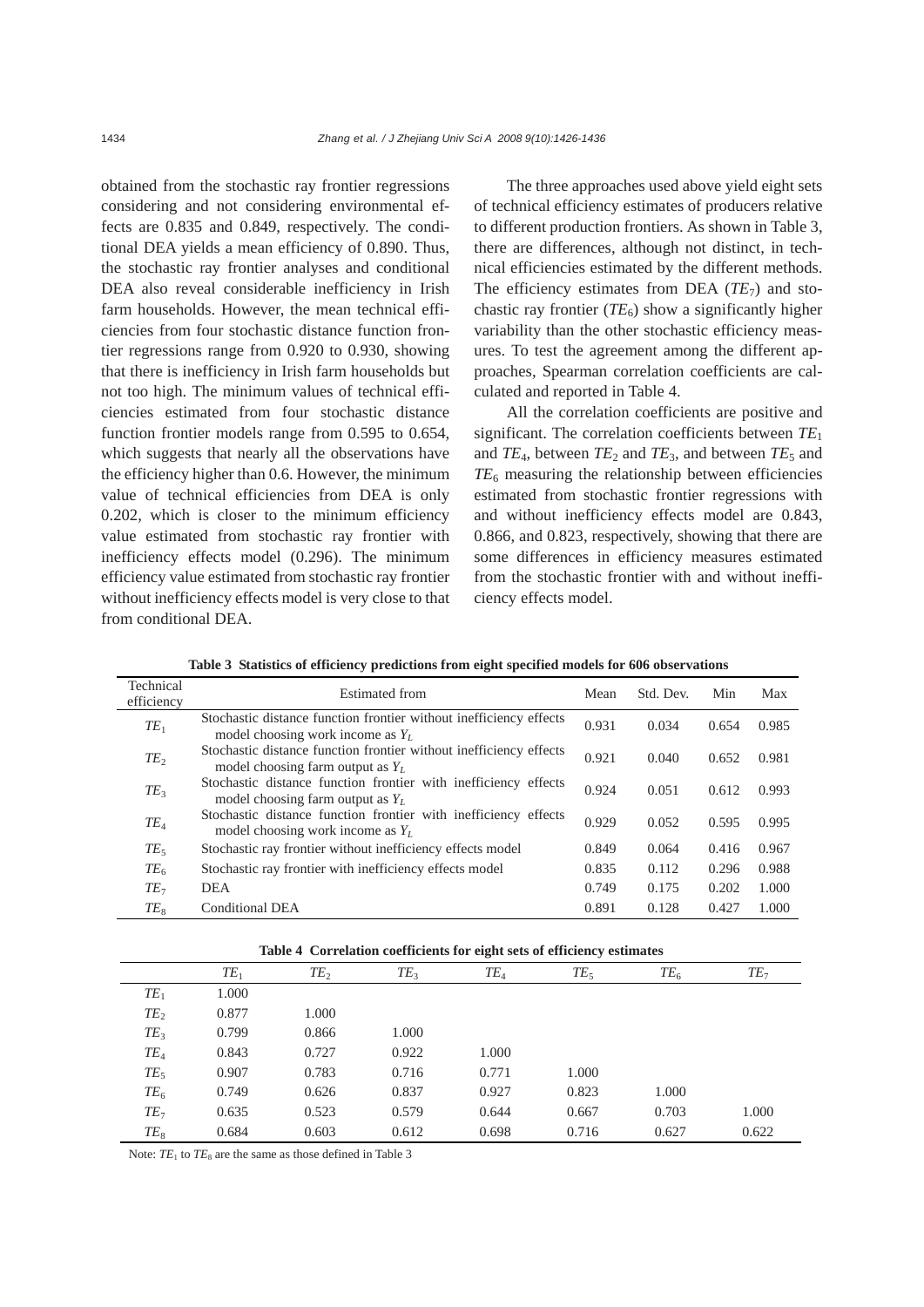The correlation coefficients between  $TE_1$  and  $TE_2$  and between  $TE_3$  and  $TE_4$  are respectively 0.877 and 0.922, indicating that there are differences between efficiencies estimated from the stochastic frontier choosing farm output as the denominator and those choosing work income as the denominator, although the differences are not very large. Compared with the correlation coefficients for the efficiencies, all estimated from parametric frontier, correlations between DEA and the six sets of efficiencies (ranging from 0.523 to 0.703) from parametric methods are not very robust, but still significant. The correlation between basic DEA and conditional DEA is positive and significant. It is obvious that compared with basic DEA, the conditional DEA has higher estimated efficiency scores and its results have higher correlations with those of stochastic frontier.

## **CONCLUSION**

This paper compares the performance of stochastic distance function, stochastic ray, and DEA production frontiers in estimating technical efficiencies for a sample of Irish farm households. The correlations among the various sets of technical efficiency estimates are all positive and significant, which indicates that these approaches provide similar information on the relative productive performance of the Irish farm households in this study. However, the mean of the technical efficiencies estimated from the stochastic distance function frontier is larger than that obtained from the stochastic ray frontier, and in turn the mean technical efficiency in the stochastic ray frontier is higher than that estimated from the DEA analyses. It is also shown that the mean technical efficiency estimated from the conditional DEA is higher than that estimated from the basic DEA.

From the correlations of different technical efficiency predictions, it seems that any of these methods can be selected if researchers do not need to concern too much about the potential influence upon results from a different choice. However, according to the implications of the results in this paper, it is suggested that a sensitivity analysis for different efficiency measurement methods should be probably necessary to obtain robust conclusions in specific applications. If the stochastic distance function frontier is chosen, one had better compare the different results from different choices of output as the denominator in case there are some differences in various efficiency predictions.

#### **References**

- Aigner, D.J., Chu, S.F., 1968. On estimating the industry production function. *Am. Econ. Rev.*, **58**(4):826-839.
- Aigner, D., Lovell, K., Schmidt, P., 1977. Formulation and estimation of stochastic frontier models. *J. Econ.*, **6**(1):21-37. [doi:10.1016/0304-4076(77)90052-5]
- Battese, G., Coelli, T., 1995. A model for technical efficiency effects in a stochastic frontier production function for panel data. *Emp. Econ.*, **20**(2):325-332. [doi:10.1007/ BF01205442]
- Charnes, A., Cooper, W.W., Rhodes, E., 1978. Measuring the efficiency of decision making units. *Eur. J. Oper. Res.*, **2**(6):429-444. [doi:10.1016/0377-2217(78)90138-8]
- Charnes, A., Cooper, W.W., Lewin, A.Y., Seiford, L.M. (Eds.), 1994. Categorical Inputs and Outputs, Section 3.3. *In:* Data Envelopment Analysis: Theory, Methodology, and Applications. Kluwer Academic Publishers, Boston/ Dordrecht/London, p.52-54.
- Coelli, T., Perelman, S., 1996. Efficiency Measurement, Multiple-output Technologies and Distance Functions: With Application to European Railways. CREPP Working Paper, University of Liege, Liege, Wallonia, Belgium.
- Coelli, T., Perelman, S., 1999. A comparison of parametric and non-parametric distance functions: with application to European railways. *Eur. J. Oper. Res.*, **117**(2):326-339. [doi:10.1016/S0377-2217(98)00271-9]
- Coelli, T., Perelman, S., 2000. Technical efficiency of European railways: a distance function approach. *Appl. Econ.*, **32**(15):1967-1976. [doi:10.1080/00036840050155896]
- Daraio, C., Simar, L., 2005. Introducing environmental variables in nonparametric frontier models: a probabilistic approach. *J. Prod. Anal.*, **24**(1):93-121. [doi:10.1007/ s11123-005-3042-8]
- Daraio, C., Simar, L., 2007. Conditional nonparametric frontier models for convex and nonconvex technologies: a unifying approach. *J. Prod. Anal.*, **28**(1-2):13-32. [doi:10.1007/s11123-007-0049-3]
- Fare, R., Grosskopf, S., Lovell, C.A.K., Yaisawarng, S., 1993. Derivation of shadow prices for undesirable outputs: a distance function approach. *Rev. Econ. Stat.*, **75**(2):374- 380. [doi:10.2307/2109448]
- Fecher, F., Kessler, D., Perelman, S., Pestieau, P., 1993. Productive performance of the French insurance industry. *J. Prod. Anal.*, **4**(1-2):77-93. [doi:10.1007/BF01073467]
- Ferrier, G.D., Lovell, C.A.K., 1990. Measuring cost efficiency in banking: econometric and linear programming evidence. *J. Econ.*, **46**(1-2):229-245. [doi:10.1016/0304- 4076(90)90057-Z]
- Grosskopf, S., Hayes, K., Taylor, L., Weber, W., 1997. Budget constrained frontier measurement of fiscal equality and efficiency in schooling. *Rev. Econ. Stat.*, **79**(1):116-124.